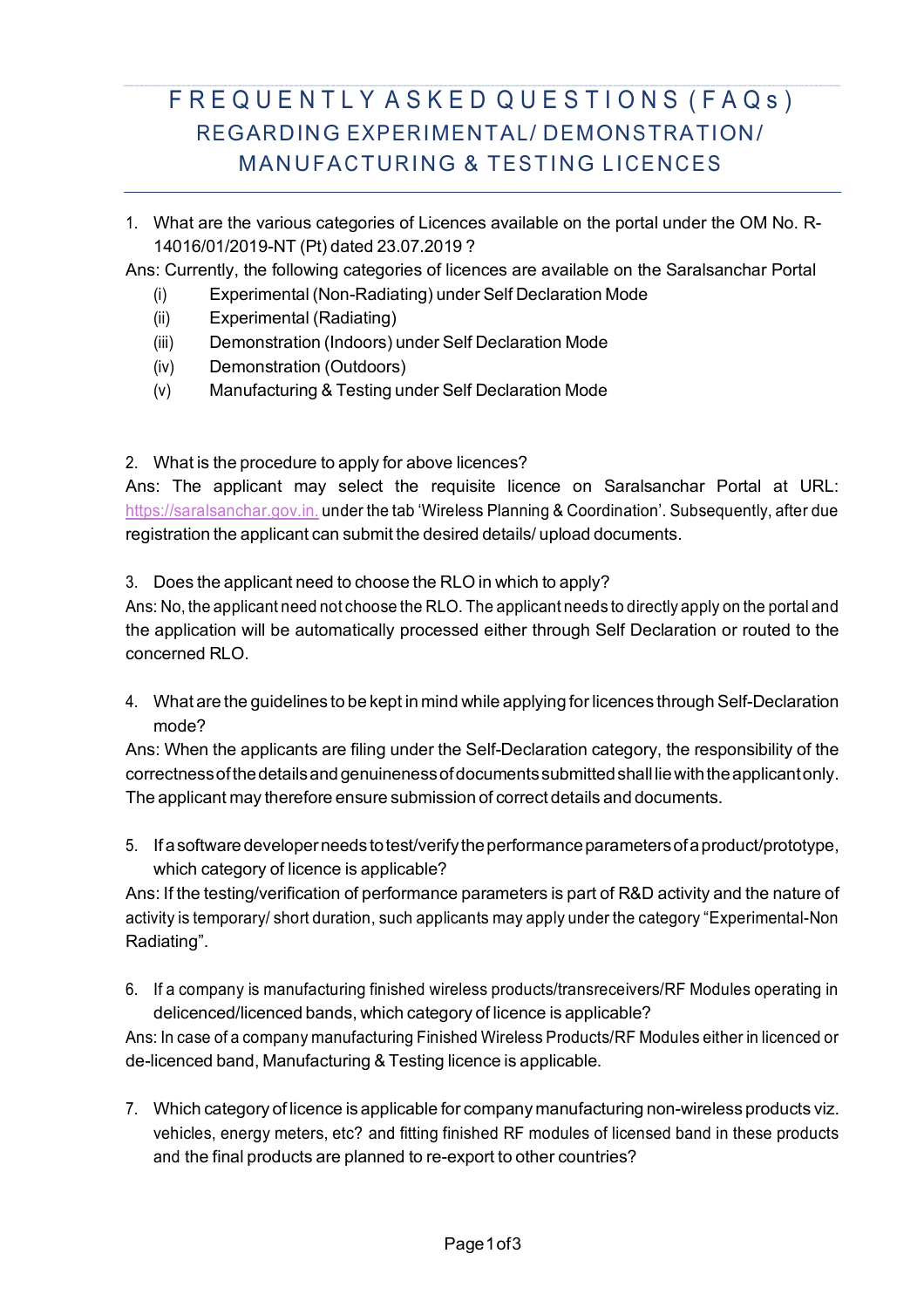Ans: The company may apply for a licence under the category of 'Manufacturing and Testing Licence' category, if no R&D activities are involved. In case of R&D activities, the company need to obtain Experimental(non-radiating)Licencealsoinaddition to 'ManufacturingandTestingLicence'

8. If the products are manufactured by a company having the 'Manufacturing & Testing Licence' and need to be used in India, what is the procedure?

Ans: In case the manufactured product or RF module fitted in it operates in licence-exempt band(s), an Equipment Type Approval (ETA) of the RF module or product is required. In case, the product operates in licenced band(s), it must be sold to customers having relevant Decision Letter/Wireless Operating Licence/DPL/any other Licence under this OM, as applicable.

9. What other activities are covered under Manufacturing& Testing Licence?

Ans: Repeated activities of commercial nature operating in a permanent set-up viz. Testing, Calibration of wireless /DCT products are also covered under this category of licence.

10. If a training institute uses spectrum to impart instruction to students or carry out academic research activity, which category of licence is applicable?

Ans: Primarily, these activities are experimental / instructional in nature by way of providing training to students / trainees. Therefore, such activities shall be considered under Experimental Non-Radiating category.

11. Is there a need for a separate ImportLicence afterobtaining anyofthese licences mentioned at Ques no. 1above?

Ans: All these licences include import permission for the permitted/ applicable items and the same can be downloaded from dashboard .However, restricted items viz. Jammers, Drones, Radar are not part of abovelicencesandaseparateimportlicence/permissionforusearerequired as perprocedure. Further, in case of Manufacturing & Testing Licence, import of finished wireless products operating in licenced bands as well as products proposed to be manufactured under the licence are prohibited from import through self-declaration.

12. CantheExperimentalLicencebeusedforanytechnology? Ans: Yes, the licence issued is Technology neutral.

13. How to apply for 5G and Non-5G Trial Licences?

Ans: In case of 5G Trials, the application may be sent to DDG (IC) under intimation to the Wireless Adviser. In case of Trial Licences for Non 5G, the applicant may apply directly with the concerned RLO. The proforma of the Application is placed as Annexure in OM No.R-14016/01/2019-NT (Pt) dated 23.07.2019